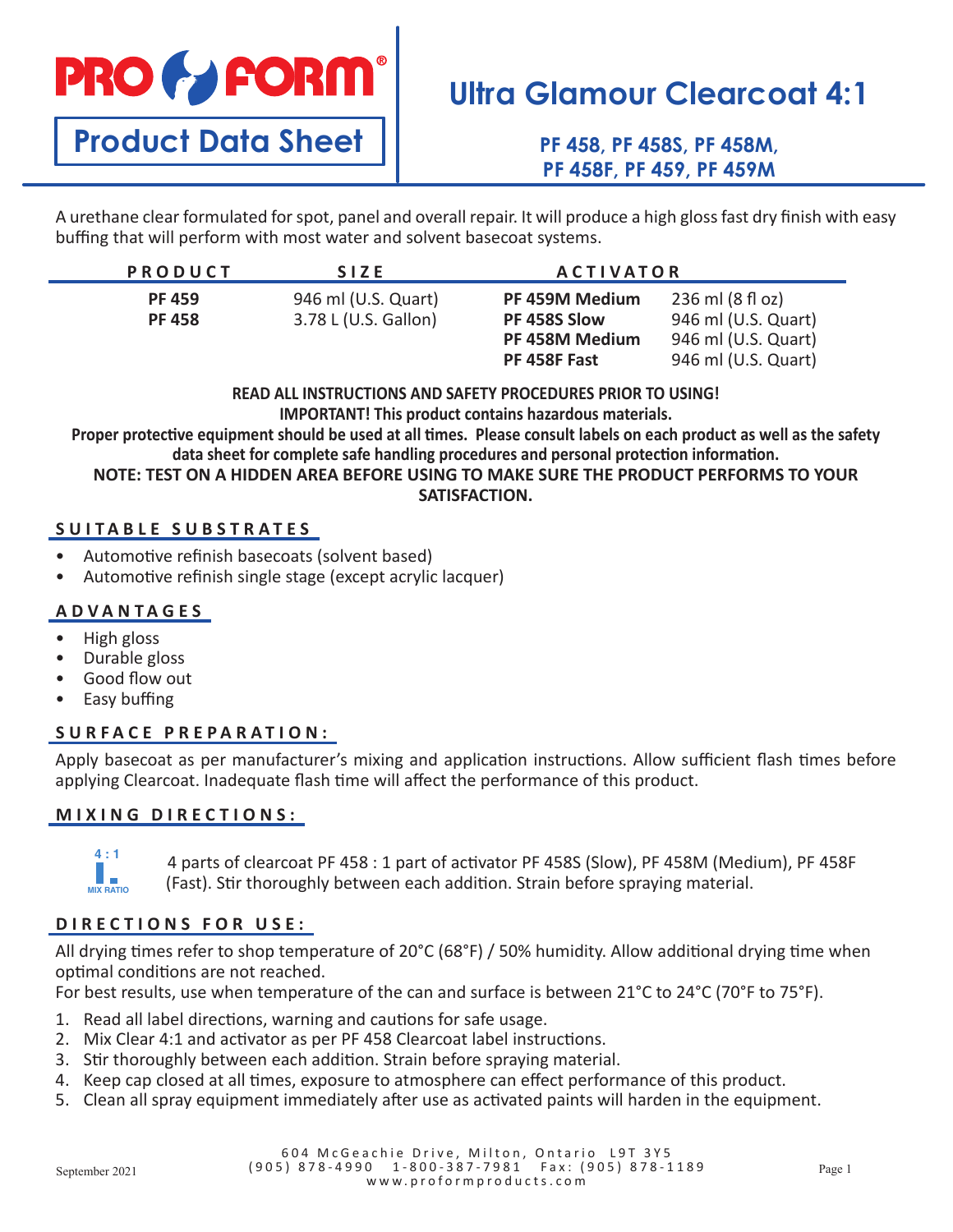

**Product Data Sheet**

# **Ultra Glamour Clearcoat 4:1**

**PF 458, PF 458S, PF 458M, PF 458F, PF 459, PF 459M**

**Caution:** It is important to test the compatibility of this product with your paint system. This product is not recommended for use in temperatures below 16°C (60°F). The use below these temperatures will affect dry times and performance.

### **SPRAY GUN AND PRESSURE:**

| <b>Gun Type</b>     | Tip                        | Air Pressure |
|---------------------|----------------------------|--------------|
| Siphon Feed         | $\vert$ 1.4-1.6 mm $\vert$ | 35-45 psi    |
| <b>Gravity Feed</b> | $\vert$ 1.2-1.6 mm         | 25-35 psi    |
| <b>HVLP</b>         | $\vert$ 1.2-1.6 mm         | 10 psi       |

Apply 2 full wet coats allowing 10 to 15 minutes flash time between coats or as conditions dictate. Caution: Do not apply over non catalyzed acrylic or synthetic enamels or acrylic lacquer finishes.

### **DRY TIMES:**

All drying times refer to shop temperature of 20°C (68°F) / 50% humidity. Allow additional drying time when optimal conditions are not reached.

|                     | PF 458F Fast    | PF 458M/PF 459M Medium | PF 458S Slow  |
|---------------------|-----------------|------------------------|---------------|
| Dry to Touch:       | 15-20 minutes   | 15-20 minutes          | 15-20 minutes |
| <b>Tack Free:</b>   | 50-55 minutes   | 55-60 minutes          | 55-60 minutes |
| <b>Dry Through:</b> | $1.5 - 2$ hours | 2-2.25 hours           | $2-2.5$ hours |
| Flash:              | 5-10 minutes    | 5-10 minutes           | 15-20 minutes |
| <b>To Sand:</b>     | 5-6 hours       | 5-6 hours              | 7-8 hours     |
| To Buff:            | 5-6 hours       | 5-6 hours              | 7-8 hours     |
| <b>To Deliver:</b>  | Overnight       | Overnight              | Overnight     |
| <b>Pot Life:</b>    | 2 hours         | 2.5 hours              | 3 hours       |

## **Note: Pot life will shorten as temperatures increase. Products are not recommended for use in temperature below 60°F(16°C).**

| <b>Force Drying:</b>             | Let the last coat flash for 20 minutes before baking. Bake at 60°C (140°F) for 20 minutes.<br>Clearcoat may be wet sanded and buffed after 1 hour cool down time. |
|----------------------------------|-------------------------------------------------------------------------------------------------------------------------------------------------------------------|
| Recoating:                       | Clearcoat may be recoated after a 8 hour. Sand and then recoat.                                                                                                   |
| <b>Fish Eye:</b>                 | The use of fish eye eliminator is not recommended.                                                                                                                |
| <b>Cleaning</b><br>Instructions: | Clean equipment with lacquer thinner immediately after use.                                                                                                       |

**CAUTION:** It is important to test the compatibility of this product with your paint system. This product is not recommended for use in temperatures below 16°C (60°F). The use below these temperatures will affect dry times and performance.